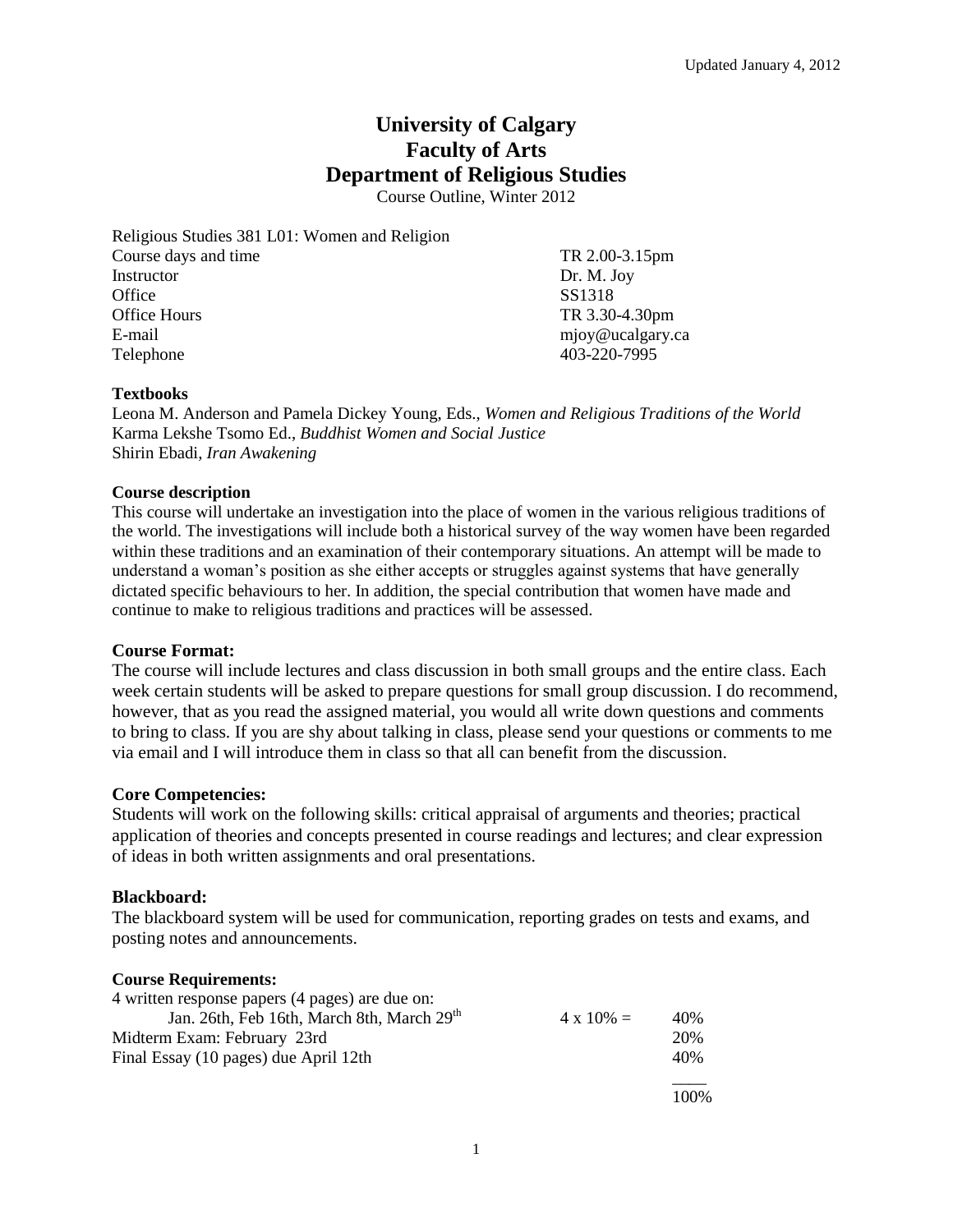**Reading Response Papers** – These four papers will be a reflection on Course material and class discussions. Assignments should be submitted in hard copy in class on the due date, please do not use the Digital Dropbox in Blackboard.

**Exams** - The midterm and final exams will include short answer questions (requiring answers of one or two paragraphs) and short essay questions (requiring answers of one to two pages). Your answers will be graded on form (proper grammar, effective organization of ideas, clear writing style) as well as content (accuracy, completeness, strength of analysis).

**Final Essay -** Guidelines will be posted on Blackboard.

# **NB. POLICY REGARDING MISSED EXAMINATIONS**

Exam dates are firm. Without acceptable documentation (i.e. medical certificate, police report, bereavement notice, confirmation of religious observance, or court summons), missed assessments will be awarded an 'F'. PLEASE CONSIDER THIS IN YOUR DECISION TO CONTINUE WITH THIS COURSE.

This policy is intended to encourage diligence and integrity among students as well as to uphold principles of fairness and equality with respect to other students in the class. Excuses other than those listed above will receive little attention.

# **Grading:**

A numerical mark will be given for each course requirement. A letter grade will be assigned on the following number and letter grade scheme, standardized within the Department of Religious Studies:

|      | $100 - 96$  |   | $95.9 - 90$ |      | $89.9 - 85$ |
|------|-------------|---|-------------|------|-------------|
| $B+$ | $84.9 - 80$ | B | 799 - 75    | $B-$ | 749-70      |
|      | $69.9 - 65$ |   | $64.9 - 60$ |      | $59.9 - 55$ |
| $+$  | 54.9 - 53   |   | 52.9-50     |      | Under 50    |

## **Policy for Lateness:**

If students do not wish to incur a penalty for late submission of assignments, permission must be sought from the instructor at least three days prior to the due date.

### **Academic Honesty**

Plagiarism is not tolerated at the University of Calgary and has serious consequences. Your essays/presentations must be your own work and inadequate referencing may be seen as plagiarism. Please see the relevant sections on Academic Misconduct in the current University Calendar. If you have questions about correct referencing, please consult your instructor.

### **Academic Accommodation**

It is the student's responsibility to request academic accommodations. If you are a student with a documented disability who may require academic accommodation and have not registered with the Disability Resource Centre, please contact their office at 403-220-8237. Students who have not registered with the Disability Resource Centre are not eligible for formal academic accommodation. You are also required to discuss your needs with your instructor no later than **fourteen (14) days** after the start of the course.

### **Blackboard Help**

Go to<http://www.ucalgary.ca/computersupport/onlineservices/blackboard> for Student Help and FAQ's about Blackboard. Troubleshooting tips and a tutorial are available at [http://elearn.ucalgary.ca/blackboard/students.](http://elearn.ucalgary.ca/blackboard/students)  Instructions for using the Digital Drop Box are available here: [http://library.blackboard.com/docs/r6/6\\_1/student/bbls\\_r6\\_1\\_student/digital\\_drop\\_box.htm.](http://library.blackboard.com/docs/r6/6_1/student/bbls_r6_1_student/digital_drop_box.htm)